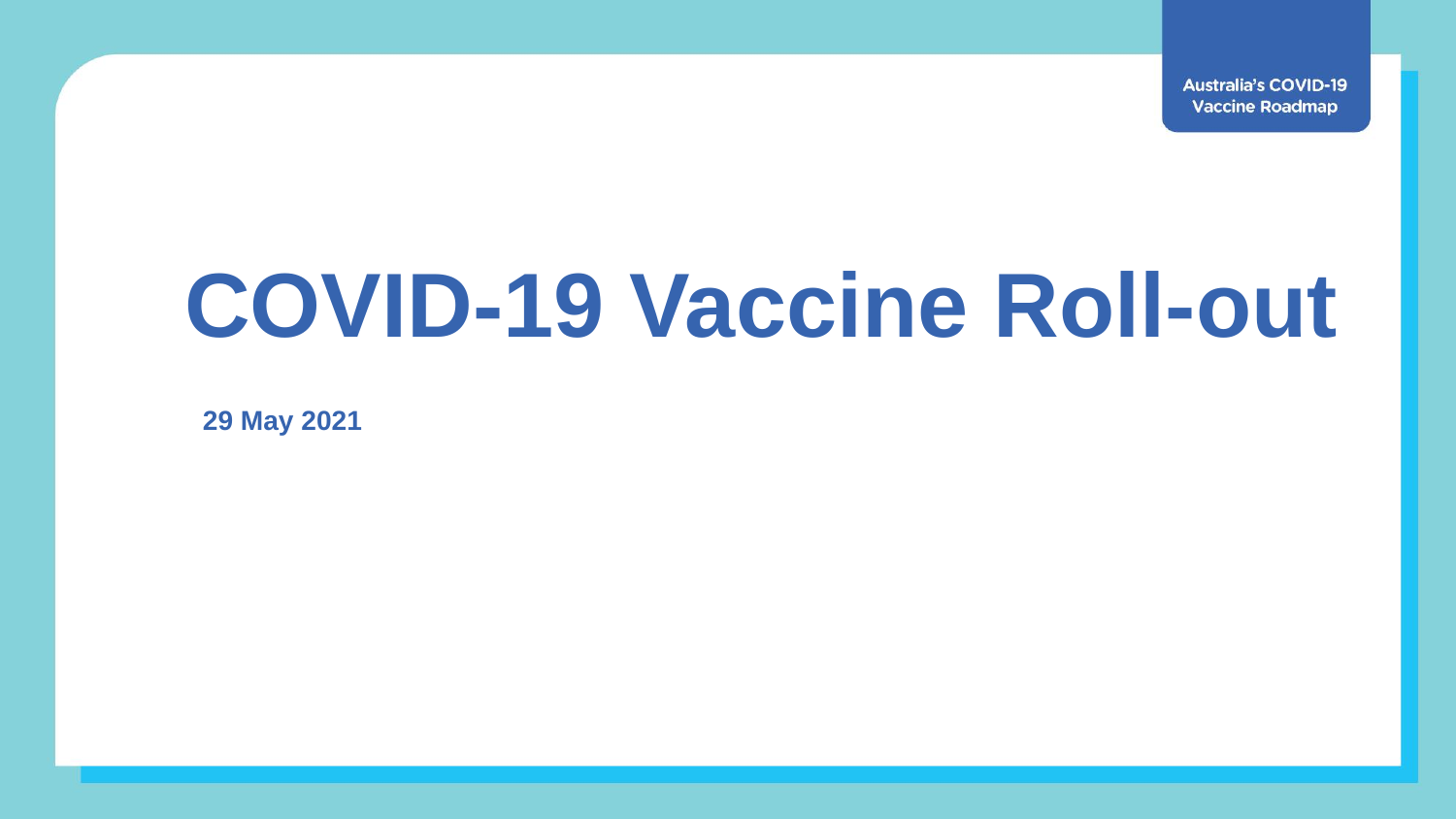**Australia's COVID-19 Vaccine Roadmap** 

## **Total vaccine doses**

**Data as at: 28 May 2021**





**\* Source: Australian Immunisation Register and self reported data. Numbers are calculated as differences in daily cumulative reported numbers to allow for historical corrections in all self-reported data sources.**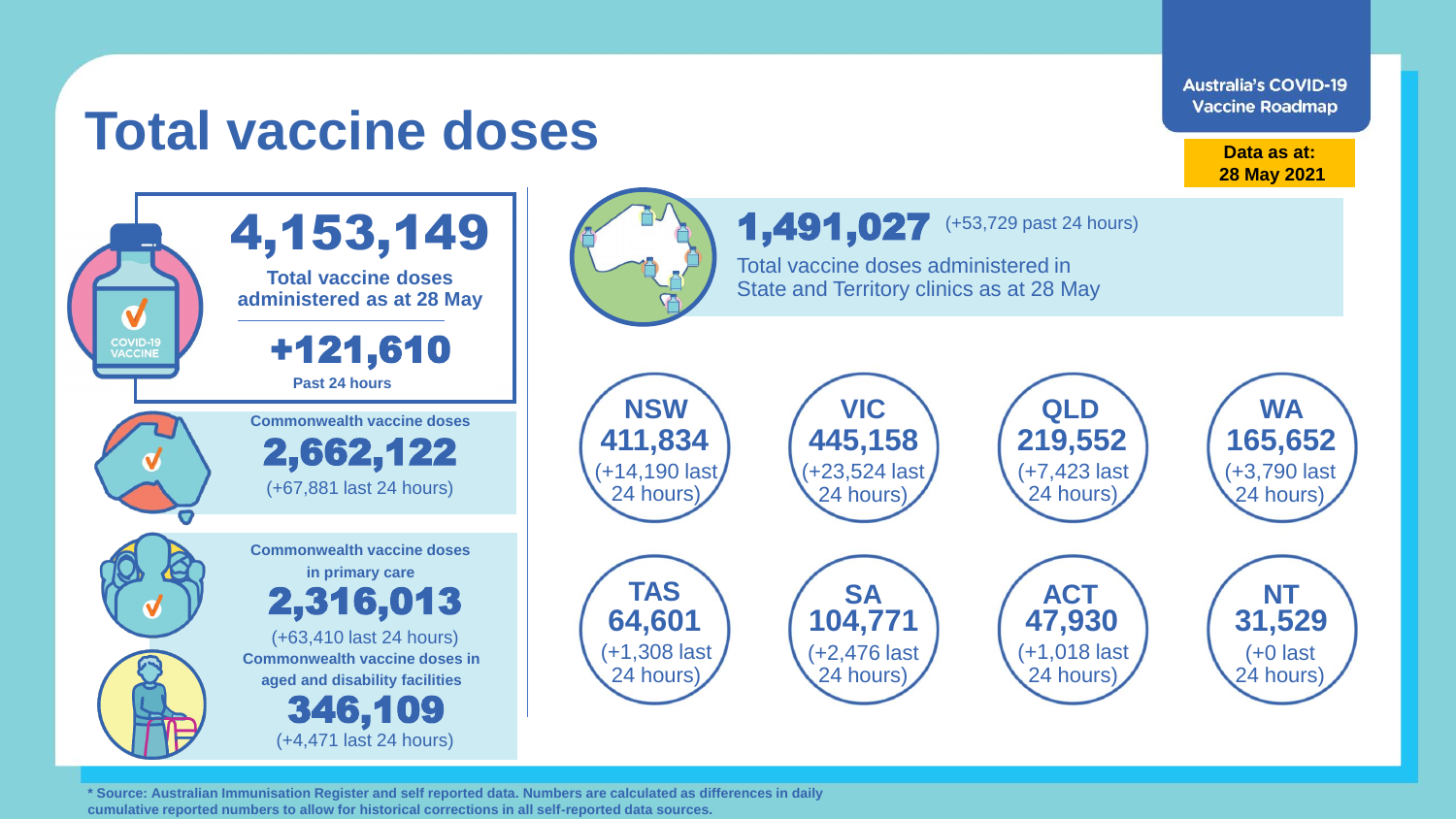

Source: Department of Health Data as at 28 May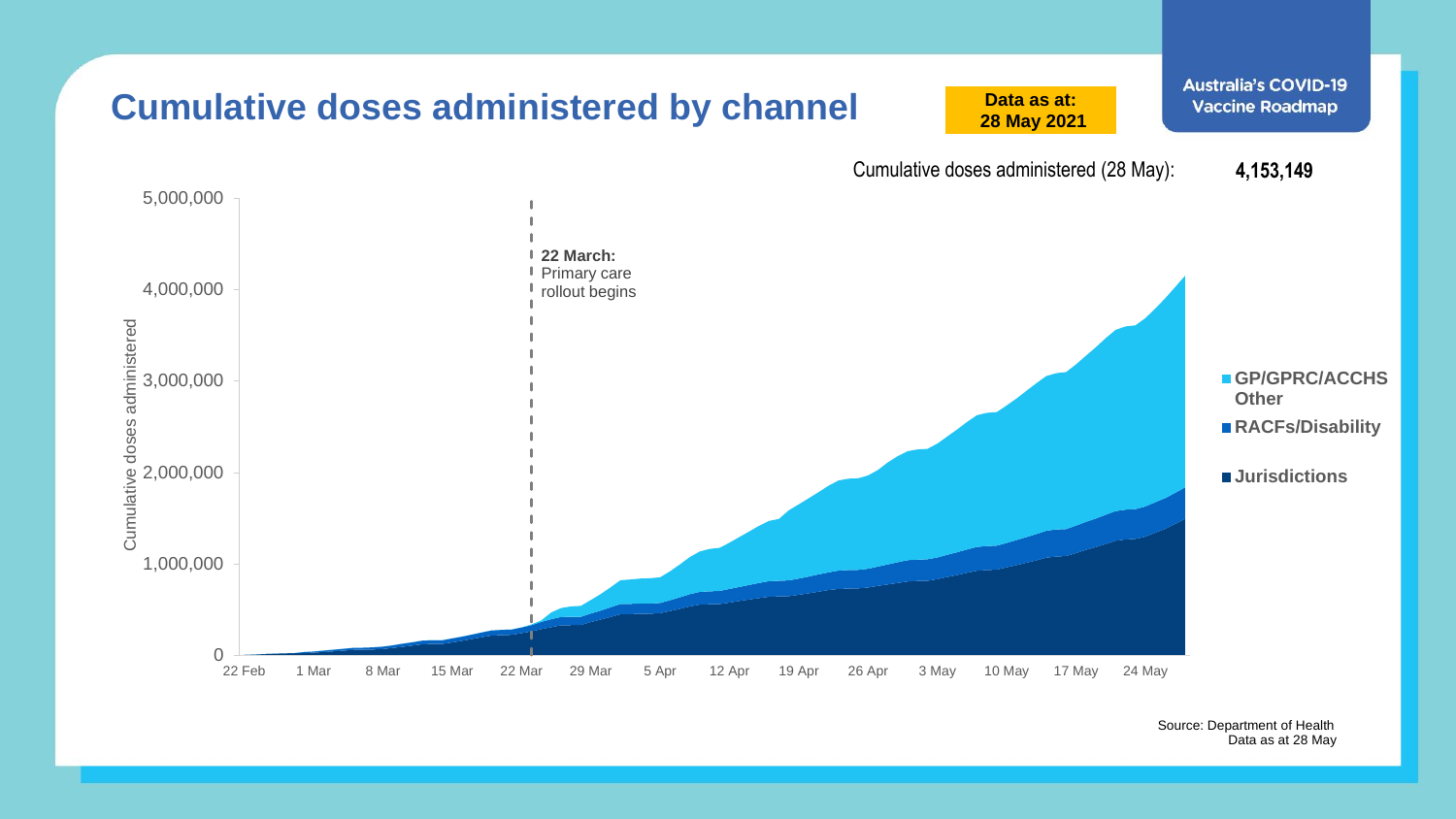## **International comparisons at equivalent stages of rollout (Day 95)**

**Data as at: 28 May 2021** **Australia's COVID-19 Vaccine Roadmap** 

Cumulative doses administered (28 May): **4,153,149**

The x-axis is truncated at the length of Australia's vaccination program. Countries with intermittent reporting have had their doses per 100 imputed to Australia's current stage of rollout. Israel excluded as it is beyond scale of the graph 50 Australia AZ announcement United Kingdom: 41.6 40 United States: 39.9 Cumulative doses per 100 Cumulative doses per 100 Singapore: 36.3 Belgium: 18.5 30 France: 17.7 Italy: 17.6 European Union: 17.6 20 Sweden: 17.5 Germany: 17.3 Australia: 16.2 10 outh Korea: 13. New Zealand: 11.3 Canada: 9.9 0 Japan: 6.9  $25$   $25$   $95$ Days since first vaccination

> Source: Department of Health (Australia), Our World in Data (international) Latest data: 28 May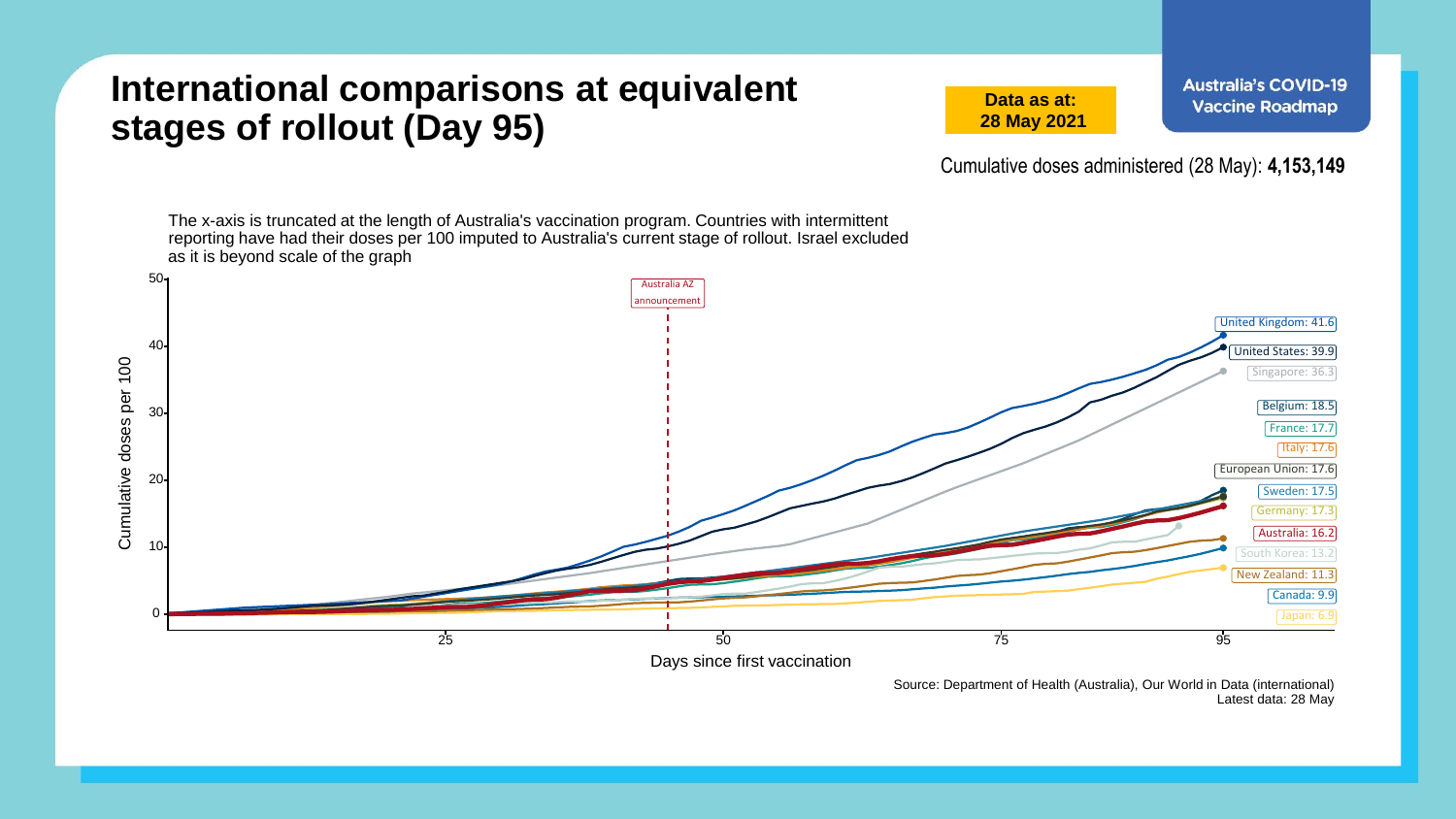## **Commonwealth aged care doses administered**

**Data as at: Data as at: 18 Apr 2021 28 May 2021**